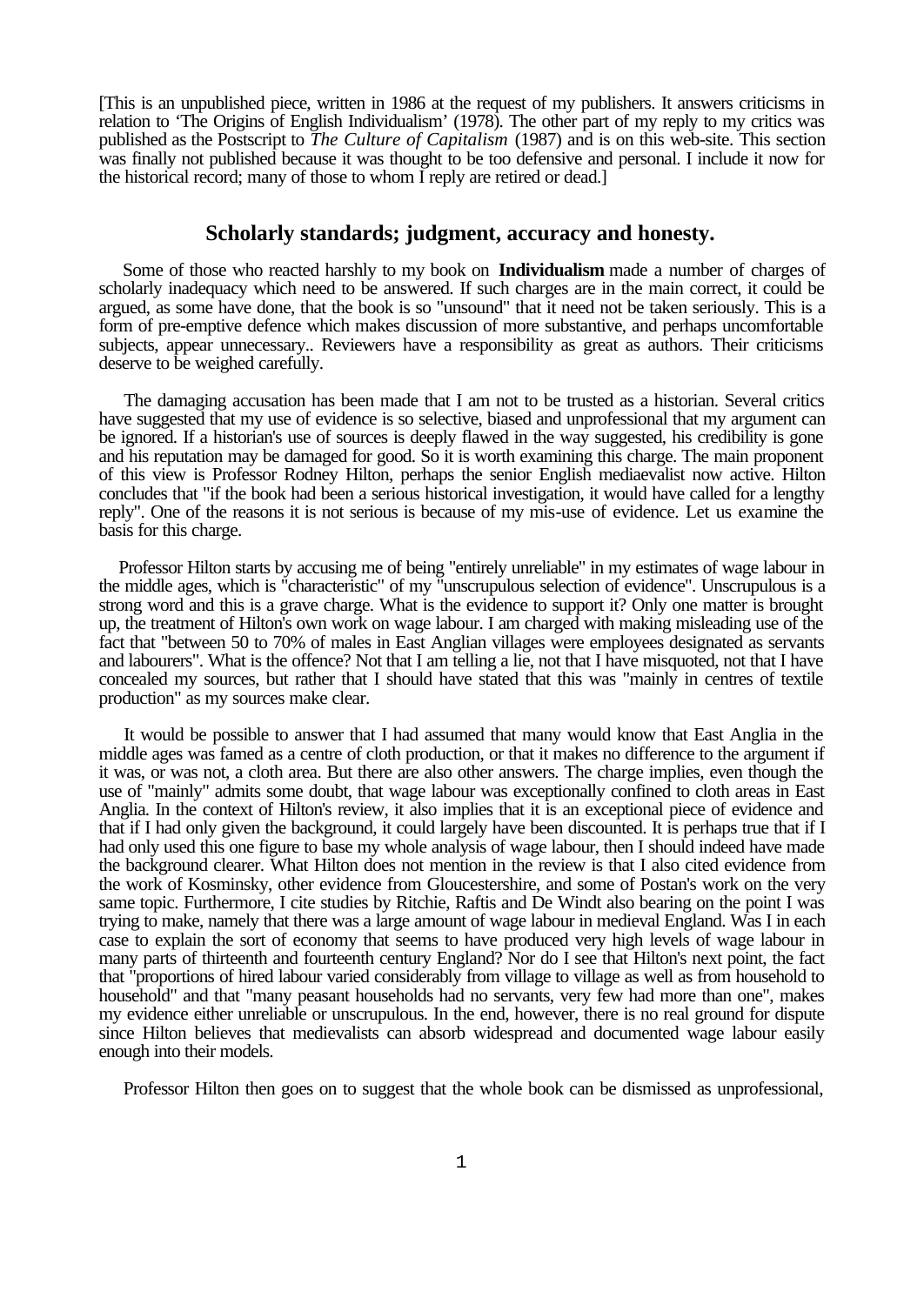that "the quotations from principal sources do not give confidence in the author's judgments". To lack "judgment" is a very serious failing for an historian. What is the basis of this grave charge? The first example is rather curious; "Marc Bloch is quoted both to support the thesis of English individualism and as one of the deluded believers in the primacy of the group in medieval social organization". In general, it does not seem a totally odd thing to believe that a historian, even as great as Bloch, can have written things with which one agrees, and others which appear to be misguided. It is rather a curious view of history which believes that people must be always right or always wrong. In this specific case, in a number of places, and particularly towards the end of the book, I approvingly quote Bloch who recognized that there were basic differences between the development of England and France in relation to concepts of property. Bloch was comparing these two countries and I felt that he was one of the most perceptive observers. On one occasion, however, I quote him as saying that "early societies were made up of groups rather than individuals. A man on his own accounted for very little"(Individualism,52). I pointed out that his much more general remark falls into line with certain evolutionary thinkers such as Marx. While Bloch's view may have a general truth, I believed that it is misleading in relation to the period of English history covered in my book. In fact, it is likely that Bloch would have agreed, and it is probably true that I should not have brought him into the argument here. But this is not the accusation made by Hilton, which is altogether simpler, if not naive.

 The second ground for doubting my judgment is that I have mis-used Weber. This is because "Weber is mainly cited at second hand from a biography or from the small selection from his writings entitled **Theory of Social and Economic Organization**". This accusation implies two things. Firstly, that I have somehow misrepresented, misunderstood, or misled readers in some way because I have relied on "second hand" and partial sources. Secondly, that I lack the scholarly application to read Weber's own writings in a serious way. Since one of the central conclusions of the book is that Weber misdated, indeed partially invented, the transition from peasant to individualist, from feudal to capitalist, in England, this charge is a serious one. I was myself taken aback when accused in this way; my use of Weber sounded so shallow and unreliable. Then I checked the book. A few points need to be made in reply.

 Firstly, "from a biography", makes the work quoted sound a lightweight one. Only those who have read the 522 pages of the "intellectual portrait" of Max Weber by Reinhard Bendix will realize that this is a totally misleading description of one of the greatest of analytic portraits of a major thinker. From this I quote fourteen times. The "small selection" entitled "Theory...", also manages to make that work seem lightweight. In fact this is a book which, in my edition, is 436 pages long and is probably rightly described on the cover as "the most extensive general exposition of Max Weber's sociological theory and its applications to the broad empirical problems of historical structure and change". It is only relatively "small" because Weber wrote so much. In fact, though, I only use this work on five cited occasions. The book of Weber's which I cite most often, some 32 times, is his **General Economic History**. Another book, cited as often as Bendix's intellectual portrait is **The Protestant Ethic and the Spirit of Capitalism**. Neither of these works is mentioned by Hilton.

 As for misrepresenting Weber, it is curious that none of the other reviewers, a number of them experts on Weber and sociological theory, have disputed or questioned my use of Weber, or suggested that it is based on too small or secondary a base of reading. The only specific misrepresentation Hilton alleges is that in a quotation which he says is from the **Theory...** (but which, as the footnote on p.5l,no.l35 shows is from **The General Economic History)**. I have cited Weber's description of women in 'ancient' England, as being his view of women's position in medieval England. Hilton may be right, though his belief that Weber's views are "probably based on the Anglo-Saxon law codes" is just a guess. If he does turn out to be right, I gladly concede the point. It would hardly, after all, constitute a major error of judgment.

 Professor Hilton then goes on to accuse me of four misuses of medieval historian's work. The first, citing what I agree with but not what I disagree with from Dr. Razi's unpublished thesis I explain below. The second accusation is as follows. "C.C.Dyer is cited as being unable to find more than one example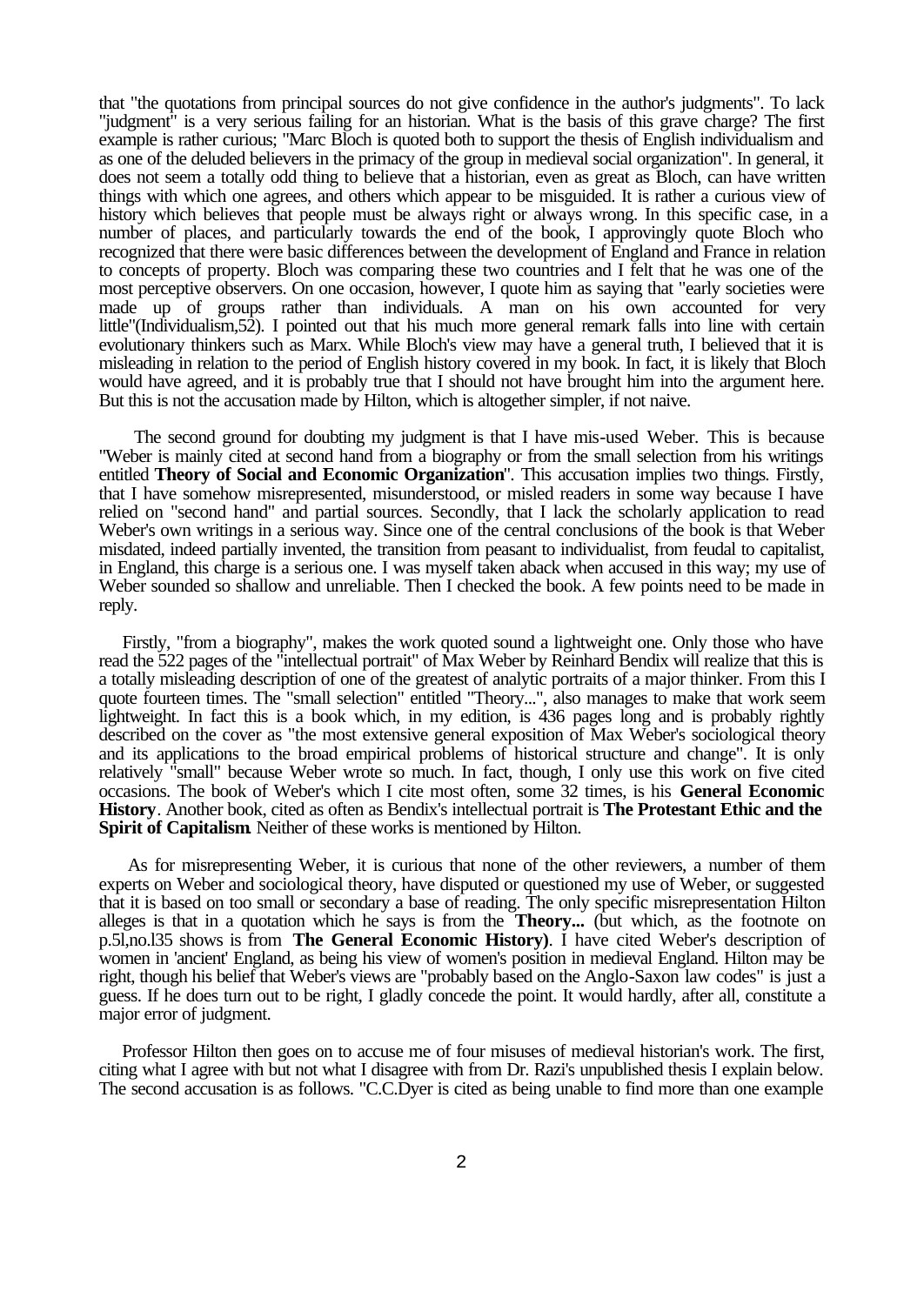of long lasting peasant families, whereas in fact the tables in the quoted article provide many such examples." As I made clear in my book (p.98), what I was looking for was evidence that a family stayed for three generations or so on one landholding. I was therefore dismayed to read that there are "many such examples" in the tables. Here is a very specific issue concerning the interpretation of medieval documents where the outsider, trespassing outside his "period" appears to have been unable to see clearly. Since there is only one such table in the published version of the article (ed.Smith,284), which corresponds closely to the unpublished version, it is obviously here that the "many examples" have been found by Professor Hilton. Turning to table 6:l of the article by Dyer, what is revealed?

 The table gives columns concerned with the number of land transactions, returns to the lord, taking land from the lord, **inter-vivos** transfers (non-family), and finally "Transactions within family", as titled in the unpublished version of the article I used. Having constructed similar tables for fifteenth and sixteenth century manors in Essex and Westmorland, it is clear to me that such transactions can be of numerous kind. They may be from husband to wife, wife to herself and husband, from brother to brother and so on. They can also be of very varying amounts, from the passing of a small part of an estate, to the whole of an estate. They can be for a few years, or for several lives. They can indicate the transfer from a father to a daughter who immediately afterwards sells the property, and so on. I would judge that it is impossible to use the very crude aggregate figures in the table to deduce anything about whether there are "long lasting peasant families" in a manor, one way or the other. It is not even certain that the families lived in the manor; some of them were probably outsiders holding property there. I find it disturbing that Professor Hilton can find evidence for such a proposition from such figures.

 The next criticism concerns my use of Professor Hilton's own work in relation to the composition of the family. Since this is a direct confrontation, all I can ask is that readers who feel I have misrepresented Professor Hilton by suggesting that he believes in multi-generational peasant families read my account of his views (p.l36) and check them against the cited texts. It is worth noting that of the three quotations from three separate works by Hilton, two of them very directly on this point, and one more indirect, Hilton only challenges the one which I myself pointed out is the least direct.

 Hilton's last evidence that my judgment cannot be trusted is that I have mistakenly stated that three quarters of lord's income on Suffolk manors was derived from fines paid by tenants on transfers of land. What I should have written was that three-quarters of the income from the manorial court perquisites was from this source. To this I plead guilty. I should not have let that misleading statement pass, being obviously aware from my work on the way in which the Earls of Oxford and the Harlakendens ran their manors from the fifteenth century onwards that profits of court are only one source of income.

 Having surveyed all the evidence brought forward by Professor Hilton for his serious accusations, I leave it to the reader to decide whose judgment is called into question by the "quotations from principal sources".

 Another medievalist who, in a milder way, accuses me of misrepresentation of printed work is Professor J.A.Raftis. He complains that I have "misrepresented" his work, which he claims actually supports my argument, rather than being one of those who mistakenly believes in a medieval family-based economy. I am sorry if I did misrepresent Professor Raftis, though I believe that readers who compare what I wrote with his books and with his attempt to make such an allegation may find it hard to see what the misrepresentation was. But I am delighted to hear that he agrees with my interpretation, which he claims is what he was trying to say all the time. I am also glad to hear that Postan and Hilton, according to Raftis, also basically laid the groundwork for my approach. I am delighted to hear that we are all indisputably on the same side, though by citing their work in my support on numerous occasions I had tried to show that their evidence was indeed important. What I find more difficult to understand is why, if we all agree so fully, there should have been such a furious reaction from a number of historians.

The bitterness of the reaction is well illustrated in a third accusation of serious misrepresentation, this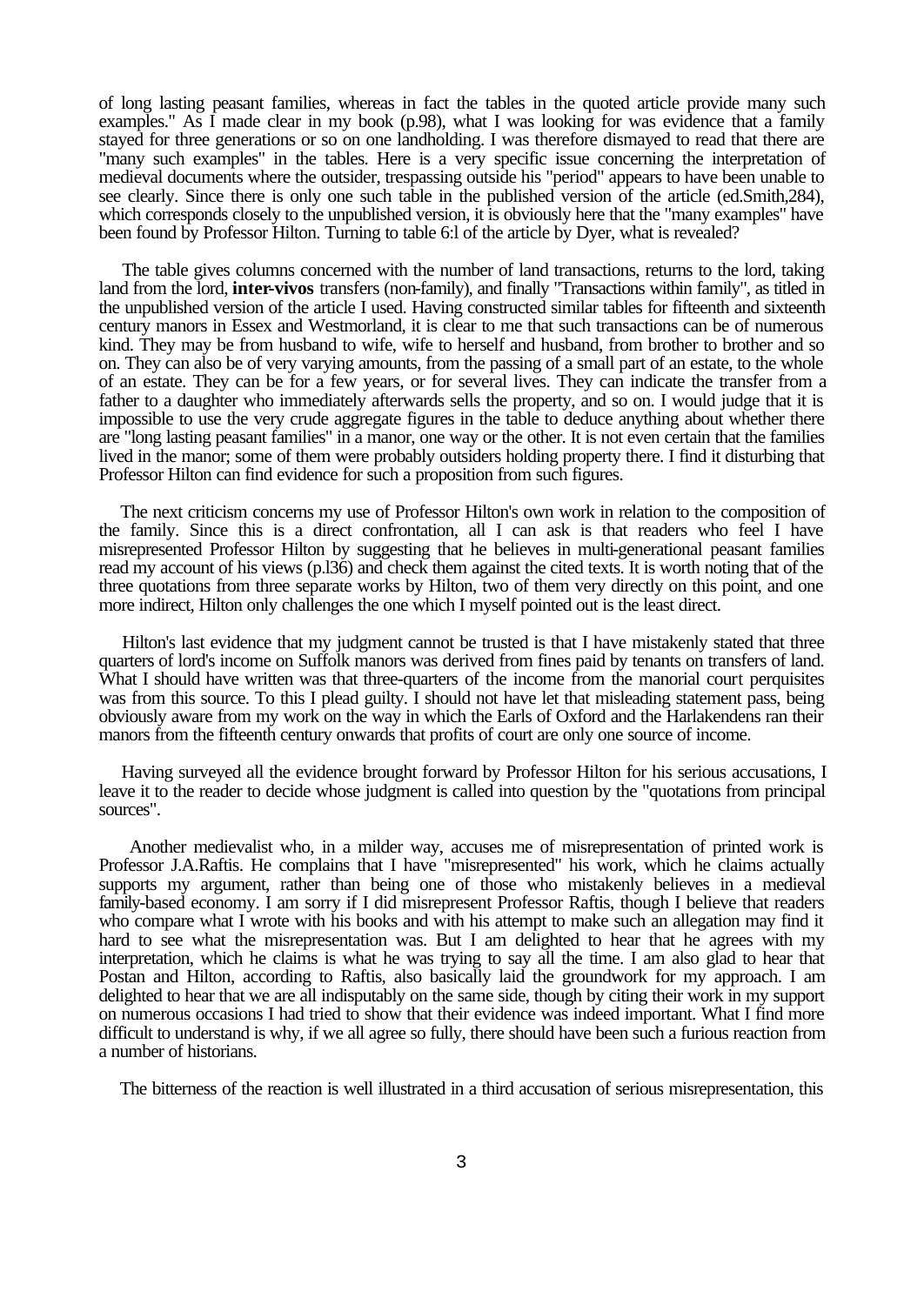time by another medievalist, Dr. Rosamond Faith. In making such an accusation, she refers back to an earlier criticism in her review in which she writes that "It is easy to demolish views that are misrepresented", at the end of a paragraph about family ownership. It is indeed, so what are the "misrepresentations"? While Hilton accused me implicitly of misrepresenting Weber, Dr. Faith explicitly criticizes me for distorting Marx. She cannot find "any evidence that Marx regarded the household in this first society (i.e. 'Germanic') as necessarily the unit of **ownership**". She writes that she cannot find any evidence for Marx holding such a view in my quotations from Marx, which she cites as on pp.32-45 of my book. In fact, I do not start quoting Marx until page 37, and the key quotations are on the bottom of pages 39 and on page 4O. Since it would be tedious to re-quote all these passages again to support my interpretation, I will quote only one. Mine does not seem an entirely bizarre interpretation of the following single quotation from Marx, namely that "in the Germanic world, the totality is the individual residence, which itself appears as only a small dot on the land belonging to it, and which is not a concentration of many proprietors, but the family as independent unit".(Grundrisse,484). How else would one interpret "proprietor", "family as independent unit", "land belonging to it", and so on, other than by assuming that Marx was talking about the family as the unit of ownership?

Dr. Faith then alleges that I have misrepresented Tawney by ascribing to him a view of family ership, whereas the quotation I have given only speaks "of a household ownership, whereas the quotation I have given only speaks "of a household economy"(Individualism,54). In fact, what I wrote was that Tawney "believed that society was originally based on the household as the basic unit of production and consumption". I supported this assertion by giving a long quotation from Tawney. I wrote nothing about Tawney's views on family ownership at all.

 I am then accused of misrepresenting Postan, whom I apparently cite as believing in family ownership but who, according to Faith, speaks of such "family holdings only in the sense of holdings that supported a family". In fact, in the place cited, I do not go beyond giving a long quotation and then state that this implies that Postan believed, as he indeed says, that medieval England was a 'peasant' society. I do not say, or imply, anything about his use of the phrase "most villagers possessed family holdings of modest size". Though one might interpret this to mean family ownership, I refrained from such an interpretation because it was obvious that the word "possess" is open to various readings.

 Finally, I am charged with having misrepresented Hilton and Christopher Hill in the same way, on pages 55-6, apparently suggesting that they too believe in 'family holdings'. Readers who check these two pages will see that I say nothing whatsoever about family ownership in relation to these two authors. Dr. Faith is indeed right when she says that it is "easy to demolish views that are misrepresented".

 Another kind of criticism is of a rather different kind, lying on the borderland between unscholarly and unethical behaviour. A serious charge of unprofessional behaviour is made which is worth debating. It is raised in three different forms, but all concern the same matter. One of my major problems in writing the book was that in questioning the stereotype of medieval society upheld in the published work of some senior medievalists, it was necessary to go beyond and behind their work. Some use could be made of what had been published, showing the inconsistencies and questionable assumptions. This I did, particularly in relation to the work of Homans and Hilton. I could also use some published village studies, late medieval records which I myself had studied at first hand for the parish of Earls Colne from 1380 onwards, and certain literary and published legal sources. I did use all these, but in order to be really convincing, it seemed sensible to draw on the very latest and most detailed research, that is the material which had been submitted, examined and passed as a doctoral thesis. A great deal of time and money is spent on such research and it is usually of a very high standard. I had always assumed that, with the author's written permission, such doctoral theses were legitimate sources for historical writing. A thesis is deposited in a University Library after having been examined, and I had assumed that, with appropriate permission and acknowledgement, it was then in the public domain. Why else examine it or have it so deposited? Of course one should preserve the usual scholarly conventions in dealing with such materials, but I had never realized that it should not be used. Yet such seems to be the argument of several medievalists.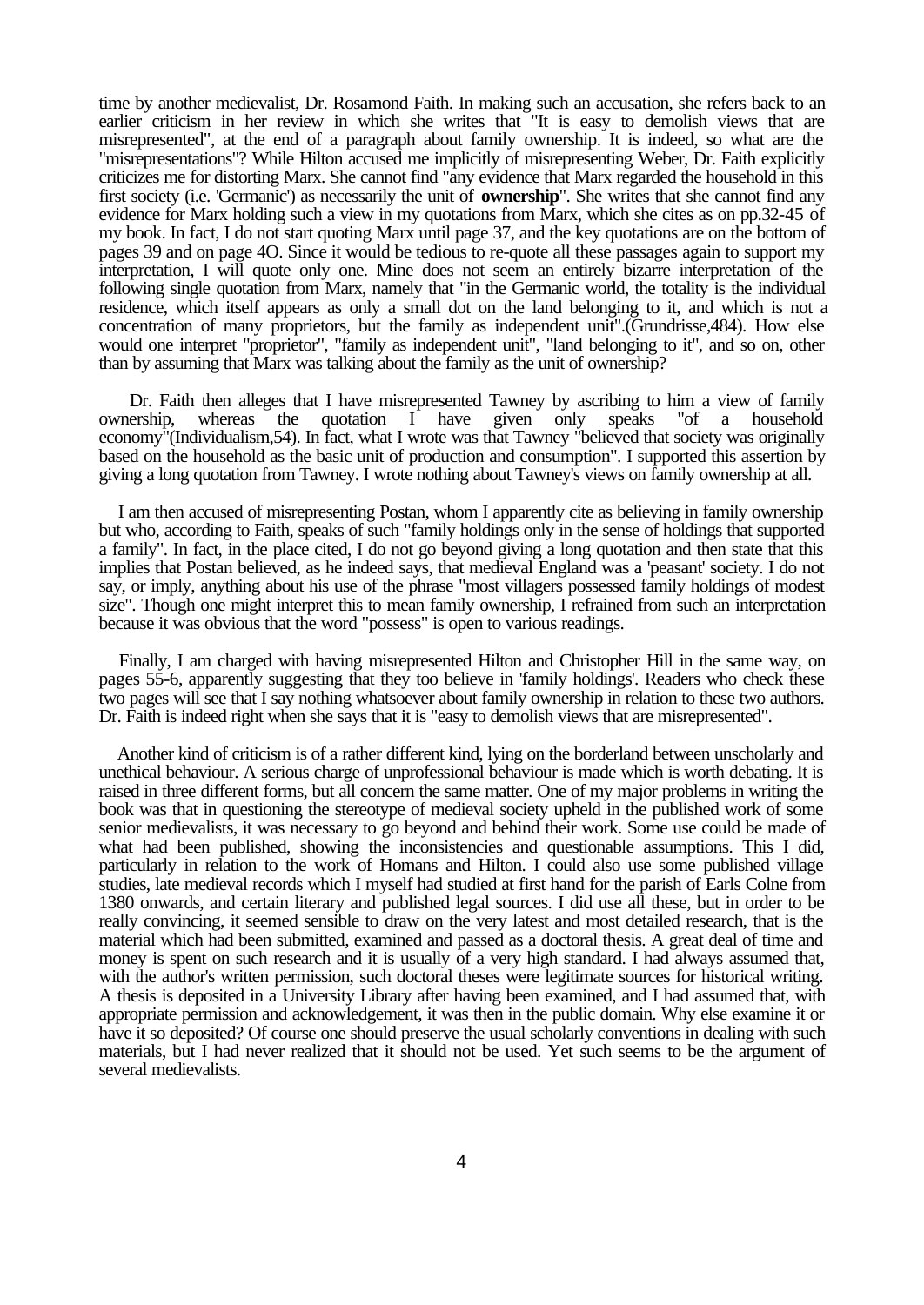The matter is formally raised by Dr.Faith who wrote that "It is, of course, perfectly fair, indeed useful, to draw the reader's attention to the existence of such work. It is quite another thing, surely, to use its conclusions, without presenting the evidence in full, in order to support one's own arguments. It is highly dubious to use it to support conclusions with which the authors themselves may not agree." If one accepted this view, it would in effect mean that doctoral theses were often not usable. To quote "the evidence in full" for each argument would usually be impossible, both because of space restrictions, and also because the author would rightly object to a very large amount of their unpublished research being lifted into another work. Moreover, if one were not allowed to come to conclusions different from the thesis-writer, or even those with which the writer "may not agree", there would be other difficulties. When citing material from a thesis, just as when citing from any other long book or source, it is not implied that the author endorses all the other conclusions in my book. Nor is it implied that I agree or accept all his conclusions. Clearly the cited authors have the right to publicly disclaim any association with my views or use of their materials if they wish.

 The same matter is also raised by Dr.Dyer who believes that "there is surely a fair and reasonable convention that unpublished works should not be used extensively until we all have an opportunity to read them and make our own judgments". Given the state of thesis publishing, that may be a very long time indeed. Is such a convention also to be applied to other "unpublished works", namely the original sources which are the heart of historical research? Should one not use materials in Record Offices and other archives until they are made available, in published form, and we have all had an opportunity to read them?

 A related point, in a somewhat less polite manner, is made by Professor Hilton. He wrote that the book is based on "printed works....unpublished books and articles" which apparently "unsuspecting authors allowed Macfarlane to see before publication..." It is implied that if such authors had realized that I was going to openly question the orthodoxy of certain senior medievalists, they would have forbidden me to use their work. This throws an interesting sidelight on medieval studies. One of these unpublished works that I am accused of unscrupulously using is the thesis of Dr.Razi on medieval Halesowen. Here I am accused by Professor Hilton of citing Razi when it suits my argument, but not when it does not do so, namely on age at marriage. In general, as earlier argued, I do not see it as an obligation of a historian to cite all of an author's conclusions if he cites one. In this case I did not do so for the following reason. I had been in a lengthy correspondence with Dr Razi in which I explained to him why I found his work on age at marriage based on totally unconvincing methods. I found that he was unable to satisfy me that ages could be calculated from manorial records. I had tried his methods on my Earls Colne material and found that they were circular, and untrustworthy. At one time I thought of putting these detailed criticisms in my book, but I was advised that it would not be entirely appropriate to attack the methods of an unpublished doctoral thesis in a published book. I agreed with this view. My restraint in only using doctoral research in a positive and constructive way, rather than negatively, may not have been known to Professor Hilton, even though he was Razi's doctoral supervisor. I continue to hold to the view that I should not have cited unpublished conclusions with which I disagreed and then been forced to criticize them.

 The unpublished work which was most vital to the medieval section was that of Dr. Richard Smith. It was to a considerable extent the meeting of our minds, looking at similar problems but from the perspectives of a medievalist and early modern historian, that made the book possible. I had many discussions with Dr. Smith and he generously read much of the book and lent me much of his unpublished materials. My use of his work was always fully cited and a very full acknowledgement given in the preface, where I wrote that "this book is, particularly in relation to the medieval section, largely the book which he could and might have written, though his conclusions might have been different from mine". Dr. Smith was always supportive and never expressed anything but pleasure that his work was being used. Yet this also has offended medievalists.

 Dr.Alan Baker wrote that "the original contribution of the book lies in its **unduly** heavy reliance...on the unpublished findings of Dr.Richard Smith...while that work clearly supports the thesis that English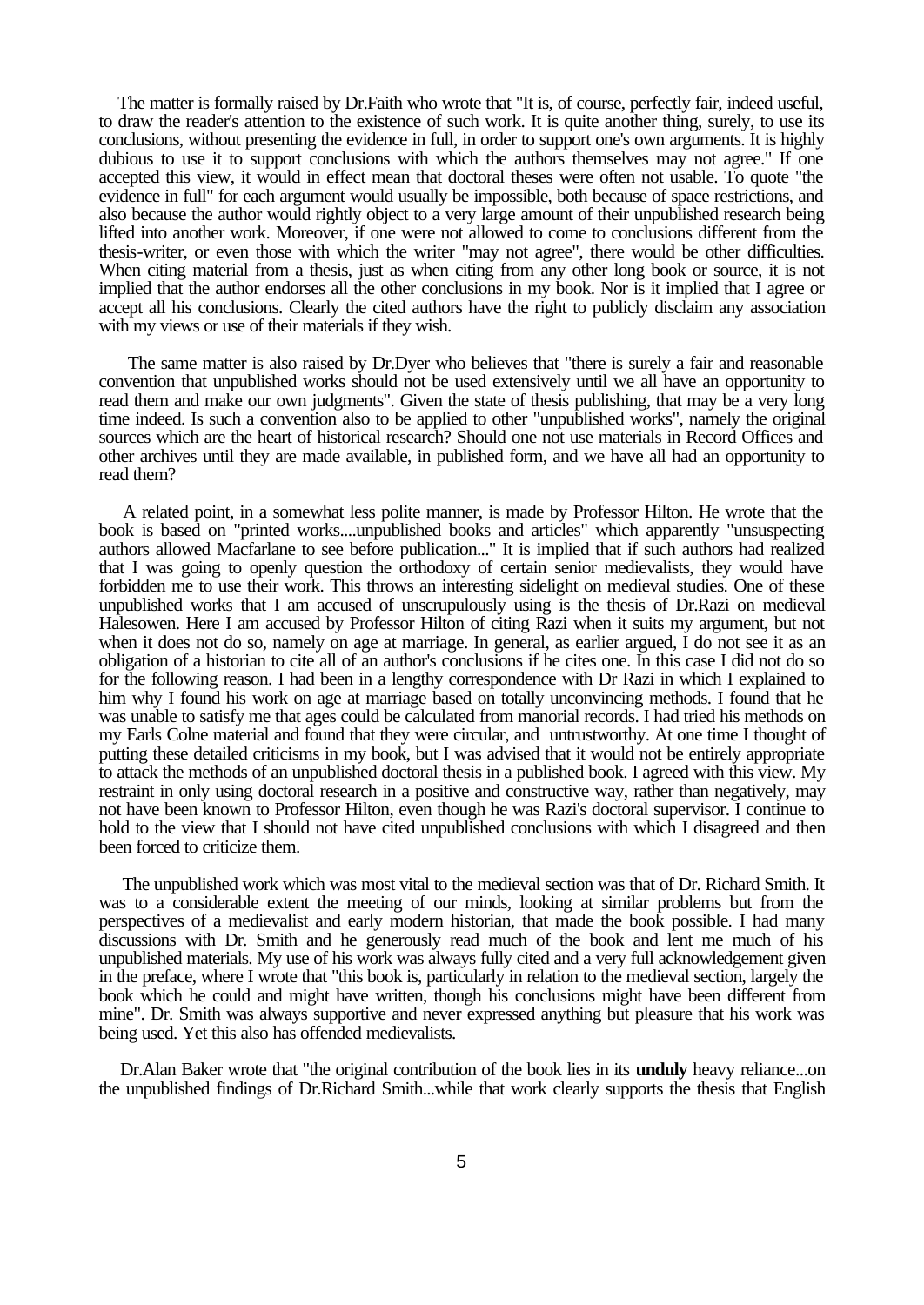medieval societies and economies were open rather than closed systems, this hardly excuses the **excessive** use which Dr Macfarlane **apologetically** makes of it."(my italics). Professor Raftis complains that "more especially has Macfarlane **exploited** the confidences of his colleague, Richard Smith...It is a pity to have a promising young scholar's work presented in such a fashion that, by the end of the volume, one begins to expect references to 'poor Richard's almanack'"(my italics). This laboured joke is presumably meant to further discredit the venture.

 It is worth noting that the complaints of unethical use of unpublished research should come from medievalists whose views on medieval peasantry are most directly challenged. With the exception of Dr.Dyer, none of those whose work has been so used has ever in private or public complained to me. It is not claimed that on the whole my use has been inaccurate or mistaken. There is just a claim that I have somehow unfairly relied on others. Perhaps one can sympathize a little. In the best of all possible worlds I would have been a full-time medievalist myself, as well as an expert on early modern England and an anthropologist. Even if I had been, it might have been difficult, single-handed, to have studied court rolls all over England in considerable depth. Or again, I might have waited for some years to see whether the results in doctoral theses were published. In fact, the majority of these doctoral theses are still unpublished ten years on. As it is, I tried to act as honourably and carefully as possible, giving full acknowledgement and obtaining full permission. I leave it to the reader to draw conclusions about unprofessional behaviour and the degree to which one is allowed to question the published pronouncements of professionals.

 The next criticism of the scholarly reliability fits rather oddly with the last. It is the allegation by Dr. Baker that my views are "not based on any new corpus of original research" and hence my account is "obsolete". Having been castigated for trying to make use of the very latest empirical and original research of medievalists, it is somewhat strange to be told that the work is not based on any "original research". Presumably, the criticism is that I have not done any "original research" myself, merely plagiarizing the work of others. If this were true, it would indeed be a serious criticism. To successfully convict a fellow historian of not basing his conclusions on "original research" is a damning criticism in the eyes of many. How could it be possible for me to successfully challenge a whole corpus of received wisdom about the past if I had not undertaken such research? Without using primary sources of a new kind, or analysing and integrating them in a new way, it would indeed be difficult to challenge those who had spent many years in documentary research. It is thus important to answer this accusation, so lightly made by a reviewer, and yet seeming to undermine my work.

Ī

 **Individualism** lists the manuscript sources which formed the background of many of my arguments, and references in the text and footnotes give a few examples of where I have drawn on these materials. But since Dr. Baker, and perhaps others, do not seem to take this as evidence of "original research", perhaps I can elucidate and expand the statements a little. In five years of research for a doctoral thesis on witchcraft, I did a great deal of "original research", working through many kinds of original documents, particularly court records and village sources. I then worked on another class of materials, namely autobiographical sources and particularly the diary of Ralph Josselin which I edited for the British Academy and analysed in a book. Building on this early work, with the help of a team of helpers, I spent, as explained in the preface of **Individualism**, some fourteen years reconstructing the history of two parishes, one in Essex, on in Westmorland. This involved locating, understanding, transcribing, indexing by hand, over twelve thousand (when typed) pages of original documents. By the time that I wrote **Individualism**, much of the material had already been transcribed, indexed and was being fed into a computer. An original way of bringing the records together was described in **Reconstructing**, and all the records were finally published on microfiche in 1981.

 These published records are the largest set of original documents ever published for a single parish. Over seven thousand pages of wills, manorial records, Chancery records, hearth taxes, parish registers, ecclesiastical court records and many other sources were transcribed and indexed. Every family in the parish was reconstituted, every landholding and house traced in its history from the early fifteenth to the late eighteenth centuries. The application of computer systems, and particularly an advanced database